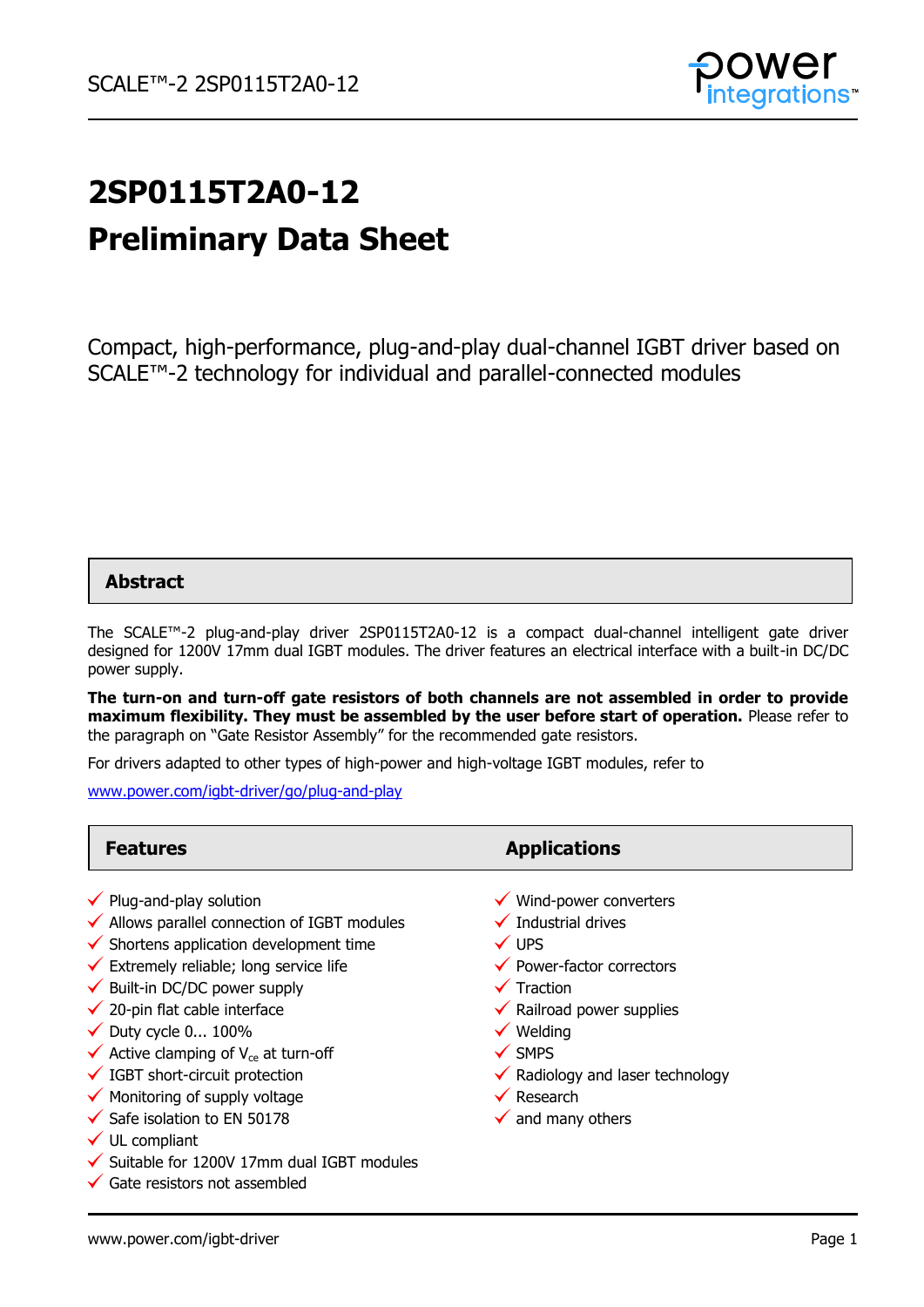

## **Safety Notice!**

The data contained in this data sheet is intended exclusively for technically trained staff. Handling all highvoltage equipment involves risk to life. Strict compliance with the respective safety regulations is mandatory!

Any handling of electronic devices is subject to the general specifications for protecting electrostatic-sensitive devices according to international standard IEC 60747-1, Chapter IX or European standard EN 100015 (i.e. the workplace, tools, etc. must comply with these standards). Otherwise, this product may be damaged.

## **Important Product Documentation**

This data sheet contains only product-specific data. For a detailed description, must-read application notes and common data that apply to the whole series, please refer to "Description & Application Manual for 2SP0115T SCALE-2 IGBT Drivers" on [www.power.com/igbt-driver/go/2SP0115T.](http://www.power.com/igbt-driver/go/2SP0115T)

The gate resistors on this gate driver are not assembled in order to provide maximum flexibility. For the gate resistors required for specific IGBT modules, refer to the paragraph on "Gate Resistor Assembly". Use of gate resistors other than those specified may result in failure.

## **Mechanical Dimensions**

Dimensions: Refer to "Description & Application Manual for 2SP0115T SCALE-2 IGBT Drivers"

Mounting principle: Soldered onto 17mm dual IGBT module

## **Absolute Maximum Ratings**

| <b>Parameter</b>                   | <b>Remarks</b>                            | Min      | Max Unit          |               |
|------------------------------------|-------------------------------------------|----------|-------------------|---------------|
| Supply voltage $V_{CC}$            | VCC to GND                                | $\Omega$ | 16                | v             |
| Logic input and output voltages    | To GND                                    |          | $-0.5$ VCC $+0.5$ | v             |
| $SO_{x}$ current                   | Fault condition, total current            |          | 20                | mA            |
| Gate peak current $I_{\text{out}}$ | Note 1                                    | -8       | $+15$             | A             |
| Average supply current $I_{cc}$    | Note 2                                    |          | 290               | mA            |
| Output power per gate              | Ambient temperature ≤70°C (Note 3)        |          | 1.2               | w             |
|                                    | Ambient temperature ≤85°C (Note 3)        |          | 1                 | w             |
| Turn-on gate resistance            | Note 15                                   | 1.3      |                   | Ω             |
| Turn-off gate resistance           | Note 15                                   | 1.8      |                   | Ω             |
| Switching frequency f              | Note 20                                   |          | n.d.              | kHz           |
| Test voltage (50Hz/1min.)          | Primary to secondary (Note 16)            |          | 3800              | $V_{AC(eff)}$ |
|                                    | Secondary to secondary (Note 16)          |          | 3800              | $V_{AC(eff)}$ |
| DC-link voltage                    | Note 4                                    |          | 800               | v             |
| dV/dt                              | Rate of change of input to output voltage |          | 50                | $kV/\mu s$    |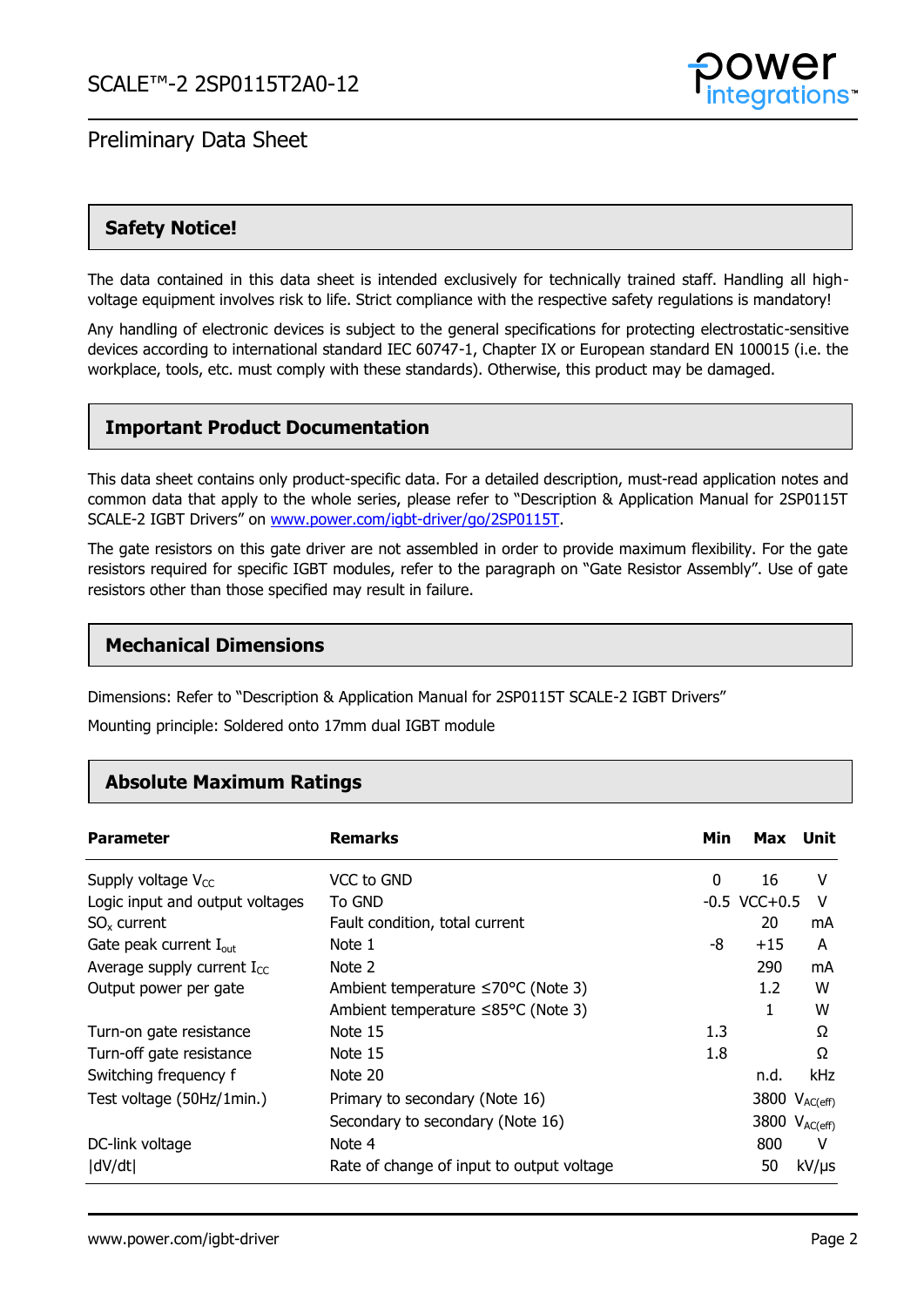

| <b>Parameter</b>      | <b>Remarks</b>                         | Min   | Max Unit |                |
|-----------------------|----------------------------------------|-------|----------|----------------|
| Operating voltage     | Primary/secondary, secondary/secondary |       | 1200     | $V_{\rm peak}$ |
| Operating temperature | Note 19                                | $-20$ | $+85$    | ۰η             |
| Storage temperature   |                                        | -40   | $+90$    | ۰η             |

## **Recommended Operating Conditions**

| <b>Parameter</b>                                                      | <b>Remarks</b>                                                               | Min         | Tvp | Max Unit              |          |
|-----------------------------------------------------------------------|------------------------------------------------------------------------------|-------------|-----|-----------------------|----------|
| Supply voltage $V_{cc}$<br>Resistance from TB to GND<br>$SOx$ current | To GND<br>Blocking time $\neq 0$ , ext. value<br>Fault condition, 3.3V logic | 14.5<br>128 | 15  | 15.5<br>$\infty$<br>4 | kΩ<br>mA |

## **Electrical Characteristics**

| <b>Power Supply</b>                               | <b>Remarks</b>                                     | Min  | <b>Typ</b> | Max        | Unit        |
|---------------------------------------------------|----------------------------------------------------|------|------------|------------|-------------|
| Supply current $I_{CC}$                           | Without load                                       |      | 33         |            | mA          |
| Efficiency $\eta$                                 | Internal DC/DC converter                           |      | 85         |            | $\%$        |
| Coupling capacitance C <sub>io</sub>              | Primary side to secondary side, total, per channel |      | 23         |            | рF          |
| <b>Power Supply Monitoring</b>                    | <b>Remarks</b>                                     | Min  | <b>Typ</b> | <b>Max</b> | <b>Unit</b> |
| Supply threshold $V_{CC}$                         | Primary side, clear fault                          | 11.9 | 12.6       | 13.3       | v           |
|                                                   | Primary side, set fault (Note 5)                   | 11.3 | 12.0       | 12.7       | v           |
| Monitoring hysteresis                             | Primary side, set/clear fault                      | 0.35 |            |            | v           |
| Supply threshold $V_{\text{isox}}-V_{\text{eex}}$ | Secondary side, clear fault                        | 12.1 | 12.6       | 13.1       | v           |
|                                                   | Secondary side, set fault (Note 6)                 | 11.5 | 12.0       | 12.5       | v           |
| Monitoring hysteresis                             | Secondary side, set/clear fault                    | 0.35 |            |            | v           |
| Supply threshold $V_{\text{eex}}-V_{\text{COMx}}$ | Secondary side, clear fault                        | 5    | 5.15       | 5.3        | v           |
|                                                   | Secondary side, set fault (Note 6)                 | 4.7  | 4.85       | 5          | v           |
| Monitoring hysteresis                             | Secondary side, set/clear fault                    | 0.15 |            |            | ٧           |
| <b>Logic Inputs and Outputs</b>                   | <b>Remarks</b>                                     | Min  | <b>Typ</b> | <b>Max</b> | <b>Unit</b> |
| Input impedance                                   | $V(INx) > 3V$ (Note 7)                             | 3.5  | 4.1        | 4.6        | kΩ          |
| Turn-on threshold                                 | $V(INx)$ (Note 8)                                  |      | 2.6        |            | v           |
| Turn-off threshold                                | $V(INx)$ (Note 8)                                  |      | 1.3        |            | v           |
| SOx output voltage                                | Fault condition, I(SOx)<8mA                        |      |            | 0.7        | V           |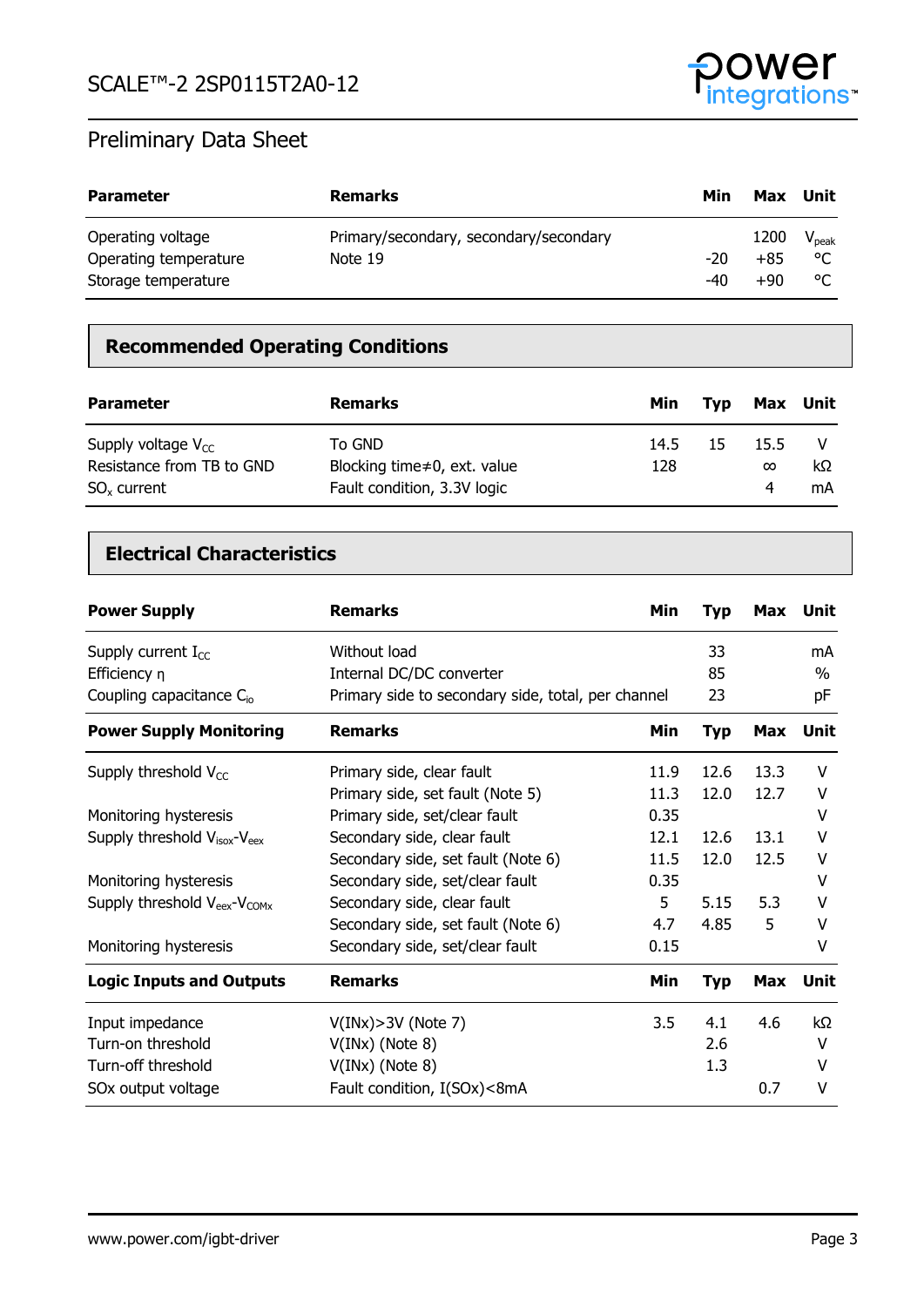

| <b>Short-circuit Protection</b>      | <b>Remarks</b>                        | Min           | <b>Typ</b>    | Max        | Unit             |
|--------------------------------------|---------------------------------------|---------------|---------------|------------|------------------|
| Vce-monitoring threshold             | Between auxiliary terminals           |               | 10.2          |            | V                |
| Response time                        | DC-link voltage > 550V (Note 9)       |               | 5.4           |            | μs               |
| Delay to IGBT turn-off               | After the response time (Note 10)     |               | 1.4           |            | μs               |
| <b>Blocking time</b>                 | After fault (Note 11)                 |               | 90            |            | ms               |
| <b>Timing Characteristics</b>        | <b>Remarks</b>                        | Min           | <b>Typ</b>    | <b>Max</b> | Unit             |
| Turn-on delay $t_{d(0n)}$            | Note 12                               |               | 75            |            | ns               |
| Turn-off delay t <sub>d(off)</sub>   | Note 12                               |               | 65            |            | ns               |
| Jitter of turn-on delay              | Note 18                               |               | ±2            |            | ns               |
| Jitter of turn-off delay             | Note 18                               |               | ±4            |            | ns               |
| Output rise time $t_{r(out)}$        | $G_x$ to $E_x$ (Note 13)              |               | 5             |            | ns               |
| Output fall time t <sub>f(out)</sub> | $G_x$ to $E_x$ (Note 13)              |               | 10            |            | ns               |
| Dead time between outputs            | Half-bridge mode (Note 21)            |               | 3             |            | μs               |
| Jitter of dead time                  | Half-bridge mode                      |               | ±50           |            | ns               |
| Transmission delay of fault state    | Note 14                               |               | 400           |            | ns               |
| <b>Outputs</b>                       | <b>Remarks</b>                        | Min           | <b>Typ</b>    | <b>Max</b> | <b>Unit</b>      |
| Turn-on gate resistor $R_{g(on)}$    | Note 15                               | not assembled |               | Ω          |                  |
| Turn-off gate resistor $R_{q(off)}$  | Note 15                               |               | not assembled |            | Ω                |
| Gate voltage at turn-on              |                                       |               | 15            |            | V                |
| Gate-voltage at turn-off             | $P = 0W$                              |               | $-9.2$        |            | v                |
|                                      | $P=1.2W$                              |               | $-7.1$        |            | V                |
| Gate resistance to COMx              |                                       |               | 4.7           |            | kΩ               |
| <b>Electrical Isolation</b>          | <b>Remarks</b>                        | Min           | <b>Typ</b>    | <b>Max</b> | Unit             |
| Test voltage (50Hz/1s)               | Primary to secondary side (Note 16)   | 3800          | 3850          | 3900       | $V_{\text{eff}}$ |
|                                      | Secondary to secondary side (Note 16) | 3800          | 3850          | 3900       | $V_{\text{eff}}$ |
| Partial discharge extinction volt.   | Primary to secondary side (Note 17)   | 1220          |               |            | $V_{peak}$       |
|                                      | Secondary to secondary side (Note 17) | 1200          |               |            | $V_{\rm peak}$   |
| Creepage distance                    | Primary to secondary side             | 12.6          |               |            | mm               |
|                                      | Secondary to secondary side           | 6.6           |               |            | mm               |
|                                      | Primary to NTC                        | 6.5           |               |            | mm               |
| Clearance distance                   | Primary to secondary side             | 12.3          |               |            | mm               |
|                                      | Secondary to secondary side           | 6.6           |               |            | mm               |
|                                      | Primary to NTC                        | 6.5           |               |            | mm               |

All data refer to +25°C and  $V_{CC}$ =15V unless otherwise specified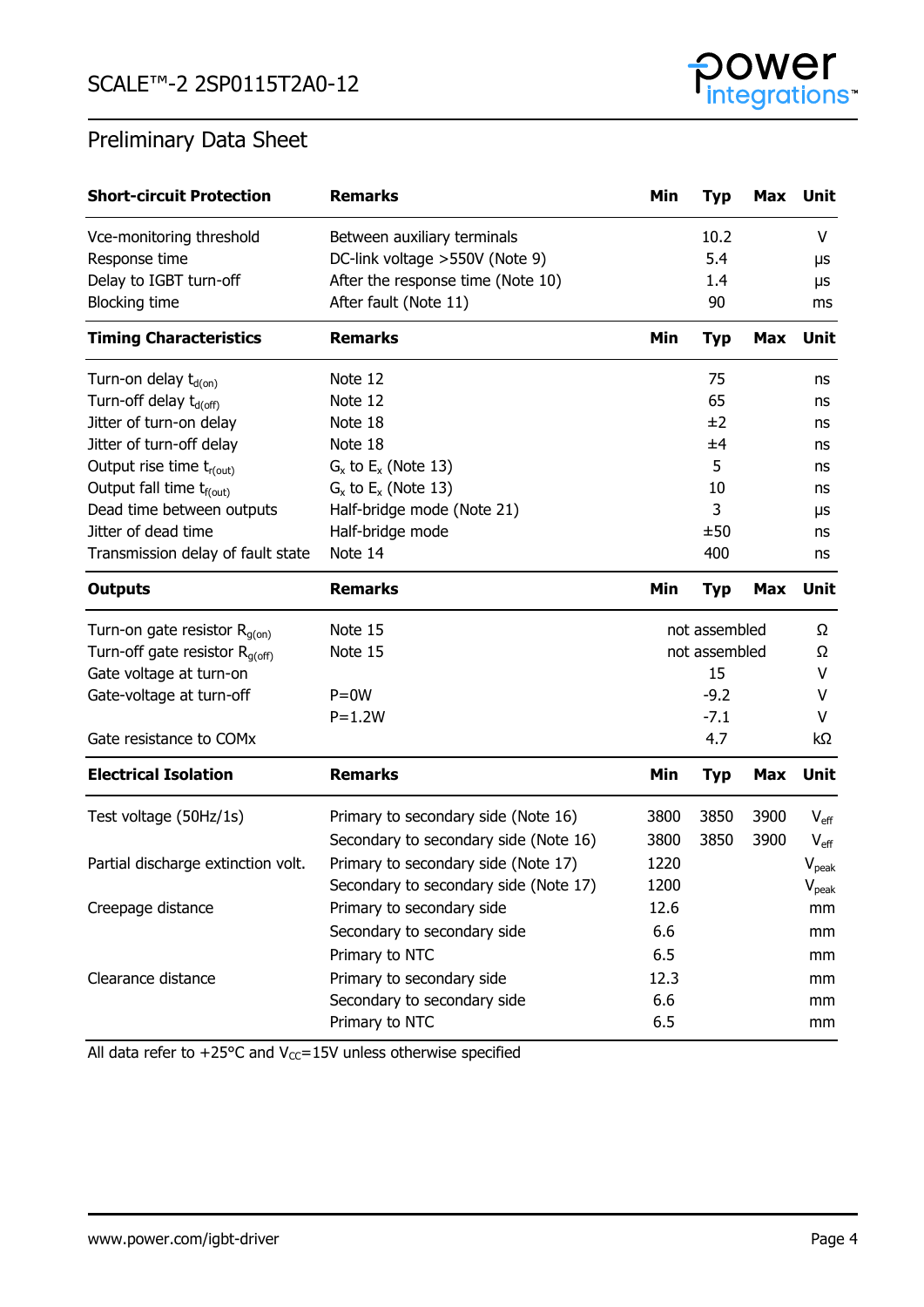

#### **Footnotes to the Key Data**

- 1) The gate current is limited by the gate resistors located on the driver.
- 2) If the specified value is exceeded, this indicates a driver overload. It should be noted that the driver is not protected against overload.
- 3) If the specified value is exceeded, this indicates a driver overload. It should be noted that the driver is not protected against overload. From 70°C to 85°C, the maximum permissible output power can be linearly interpolated from the given data.
- 4) This limit is due to active clamping. Refer to the "Description & Application Manual for 2SP0115T SCALE-2 IGBT Drivers".
- 5) Undervoltage monitoring of the primary-side supply voltage (VCC to GND). If the voltage drops below this limit, a fault is transmitted to the corresponding outputs and the IGBTs are switched off.
- 6) Undervoltage monitoring of the secondary-side supply voltage (Visox to Veex and Veex to COMx which correspond with the approximate turn-on and turn-off gate-emitter voltages). If the corresponding voltage drops below this limit, the IGBT is switched off and a fault is transmitted to the corresponding output.
- 7) The input impedance can be modified to values <18 kΩ (customer-specific solution).
- 8) Turn-on and turn-off threshold values can be increased (customer-specific solution).
- 9) The resulting pulse width of the direct output of the gate drive unit for short-circuit type I (excluding the delay of the gate resistors) is the sum of response time plus delay to IGBT turn-off.
- 10) The turn-off event of the IGBT is delayed by the specified time after the response time.
- 11) Factory set value. The blocking time can be reduced with an external resistor. Refer to the "Description & Application Manual for 2SP0115T SCALE-2 IGBT Drivers".
- 12) Measured from the transition of the turn-on or turn-off command at the driver input to direct output of the gate drive unit (excluding the delay of the gate resistors).
- 13) Output rise and fall times are measured between 10% and 90% of the nominal output swing with an output load of 10Ω and 40nF. The values are given for the driver side of the gate resistors. The time constant of the output load in conjunction with the present gate resistors leads to an additional delay at the load side of the gate resistors.
- 14) Transmission delay of the fault state from the secondary side to the primary status outputs.
- 15) The gate resistors are not assembled on this IGBT gate driver. They must be assembled by the user according to the paragraph on "Gate Resistor Assembly".
- 16) HiPot testing (= dielectric testing) must generally be restricted to suitable components. This gate driver is suited for HiPot testing. Nevertheless, it is strongly recommended to limit the testing time to 1s slots as stipulated by EN 50178. Excessive HiPot testing at voltages much higher than  $850V_{AC(eff)}$ may lead to insulation degradation. No degradation has been observed over 1min. testing at  $3800V<sub>AC(eff)</sub>$ . The transformer of every production sample shipped to customers has undergone 100% testing at the given value or higher ( $\langle$ 5100V<sub>eff</sub>) for 1s.
- 17) Partial discharge measurement is performed in accordance with IEC 60270 and isolation coordination specified in EN 50178. The partial discharge extinction voltage between primary and either secondary side is coordinated for safe isolation to EN 50178.
- 18) Jitter measurements are performed with input signals INx switching between 0V and 15V referred to GND, with a corresponding rise time and fall time of 8ns.
- 19) A version with extended operating temperature range of –40°C…85°C (2SP0115T2B0) can also be supplied.
- 20) The maximum switching frequency is not defined, as it depends on the IGBT module used. Please consult the corresponding driver data sheet for more information.
- 21) Note that the dead time may vary from sample to sample. A tolerance of approximately  $\pm 20\%$  may be expected. If higher timing precisions are required, Power Integrations recommends using direct mode and generating the dead time externally.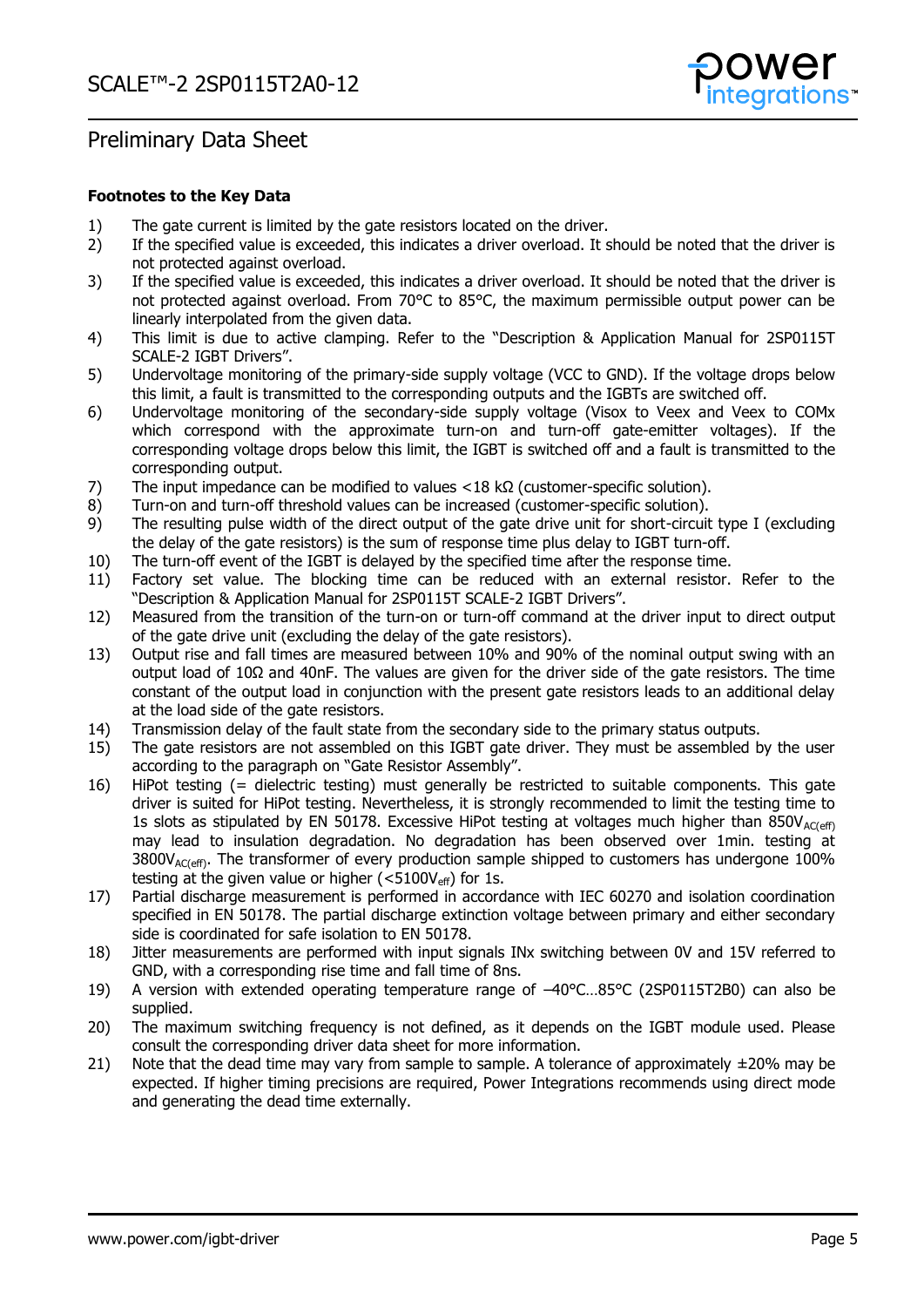

## **Gate Resistor Assembly**

The turn-on and turn-off gate resistors of 2SP0115T drivers are adapted to their respective IGBT modules. Recommended gate resistors are: PR02 / 2W / 5% from Vishay.

| 1200V IGBT Type  | <b>Rg,on (R120/R220)</b> | <b>Rg, off (R122/R222)</b> |
|------------------|--------------------------|----------------------------|
| FF150R12ME3G     | $8.2\Omega$              | $8.2\Omega$                |
| CM200DX-24S      | $1.3\Omega$              | $1.8\Omega$                |
| FF225R12ME4      | $1.6\Omega$              | $2.4\Omega$                |
| 2MBI225VN-120-50 | 1.6Ω                     | $2.4\Omega$                |
| FF300R12ME3      | $2.4\Omega$              | $3.3\Omega$                |
| FF300R12ME4      | $1.3\Omega$              | $1.8\Omega$                |
| 2MBI300VN-120-50 | $1.3\Omega$              | $1.8\Omega$                |
| CM300DX-24S      | $1.3\Omega$              | $1.8\Omega$                |
| CM300DX-24T      | 2Ω                       | $2.4\Omega$                |
| FF450R12ME3      | $1.6\Omega$              | $2.4\Omega$                |
| FF450R12ME4      | $1.3\Omega$              | $1.8\Omega$                |
| 2MBI450VN-120-50 | $1.3\Omega$              | $1.8\Omega$                |
| CM450DX-24S      | $1.3\Omega$              | $1.8\Omega$                |
| CM450DX-24T      | $1.6\Omega$              | $1.6\Omega$                |
| FF600R12ME4      | $1.5\Omega$              | $2.4\Omega$                |
| 2MBI600VN-120-50 | $1.5\Omega$              | $2.4\Omega$                |
| CM600DX-24T      | $1.3\Omega$              | $1.6\Omega$                |

The following versions exist:

For the component position, refer to Fig. 1.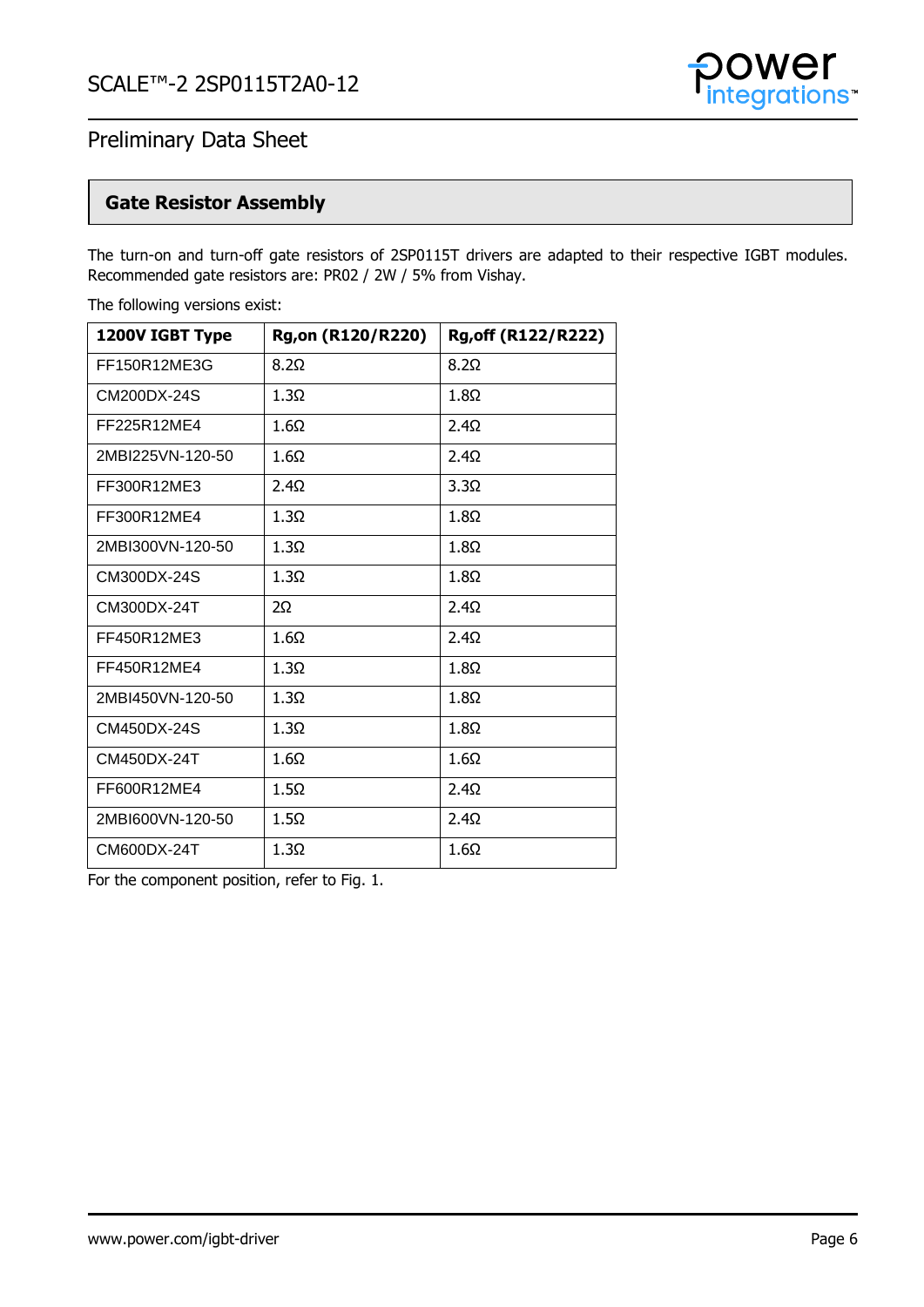

## **Assembly Drawing**



Fig. 1: Assembly drawing of 2SP0115T with highlighted gate resistors

Note that the wires of the gate resistors should not project more than 1.6mm after soldering (excess length at bottom side). Furthermore, a minimum distance of 1mm must be maintained between the gate resistor body and the PCB.

## **Legal Disclaimer**

The statements, technical information and recommendations contained herein are believed to be accurate as of the date hereof. All parameters, numbers, values and other technical data included in the technical information were calculated and determined to our best knowledge in accordance with the relevant technical norms (if any). They may base on assumptions or operational conditions that do not necessarily apply in general. We exclude any representation or warranty, express or implied, in relation to the accuracy or completeness of the statements, technical information and recommendations contained herein. No responsibility is accepted for the accuracy or sufficiency of any of the statements, technical information, recommendations or opinions communicated and any liability for any direct, indirect or consequential loss or damage suffered by any person arising therefrom is expressly disclaimed.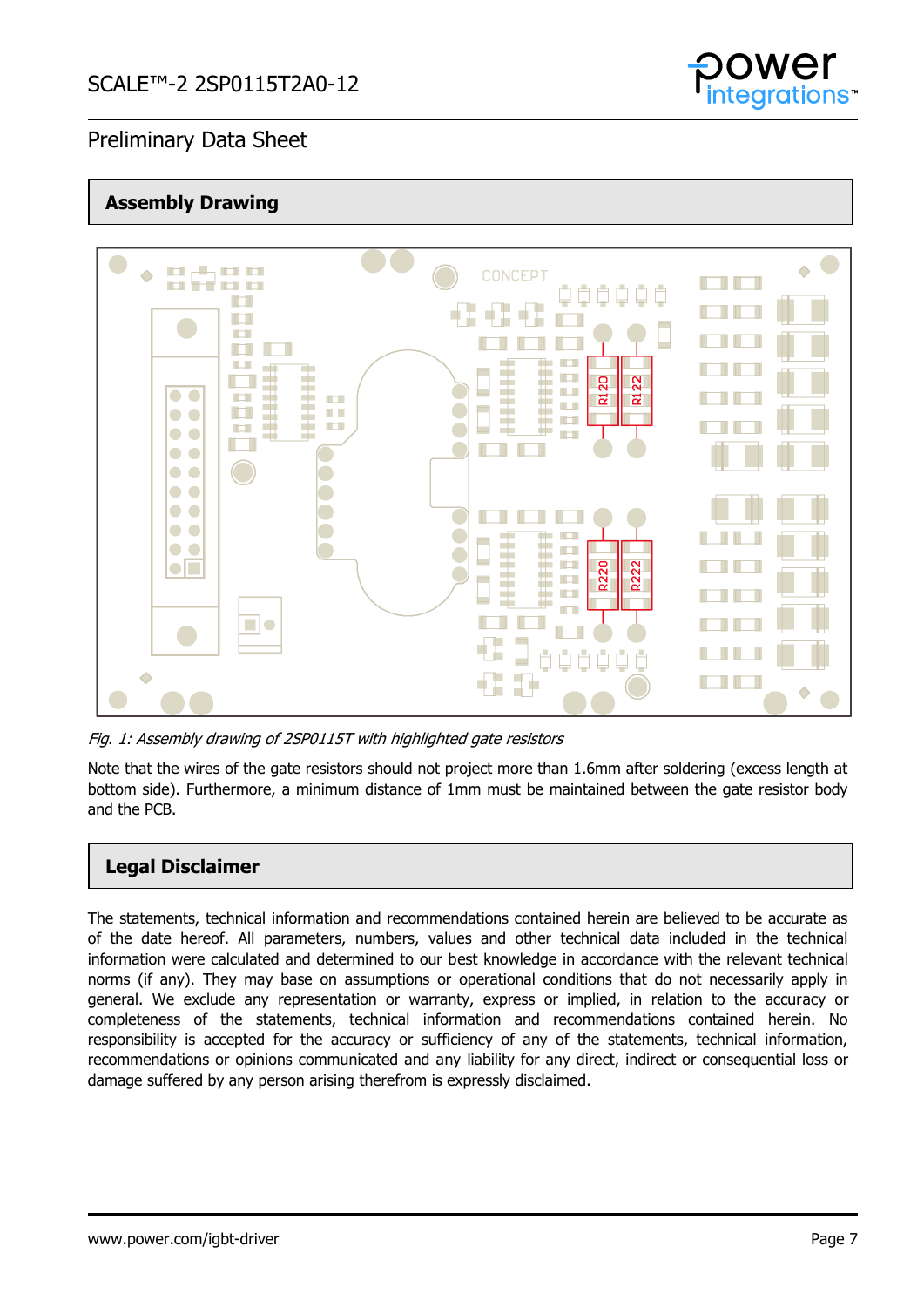

## **Ordering Information**

Our international terms and conditions of sale apply.

### **Power Integrations Driver Type # 8 A CONCRETE RELATIONS RELATIONS RELATIONS RELATIONS RELATIONS RELATIONS RELATIONS RELATIONS RELATIONS RELATIONS RELATIONS RELATIONS RELATIONS RELATIONS RELATIONS RELATIONS RELATIONS RELAT**

2SP0115T2A0-12 (Temperature range -20°C...85°C) 1200V IGBT modules 2SP0115T2B0-12 (Temperature range -40°C...85°C) 1200V IGBT modules

Product home page: [www.power.com/igbt-driver/go/2SP0115T](http://www.power.com/igbt-driver/go/2SP0115T)

Refer to [www.power.com/igbt-driver/go/nomenclature](http://www.power.com/igbt-driver/go/nomenclature) for information on driver nomenclature

## **Information about Other Products**

### **For other drivers, evaluation systems product documentation and application support**

Please click: [www.power.com](http://www.power.com/)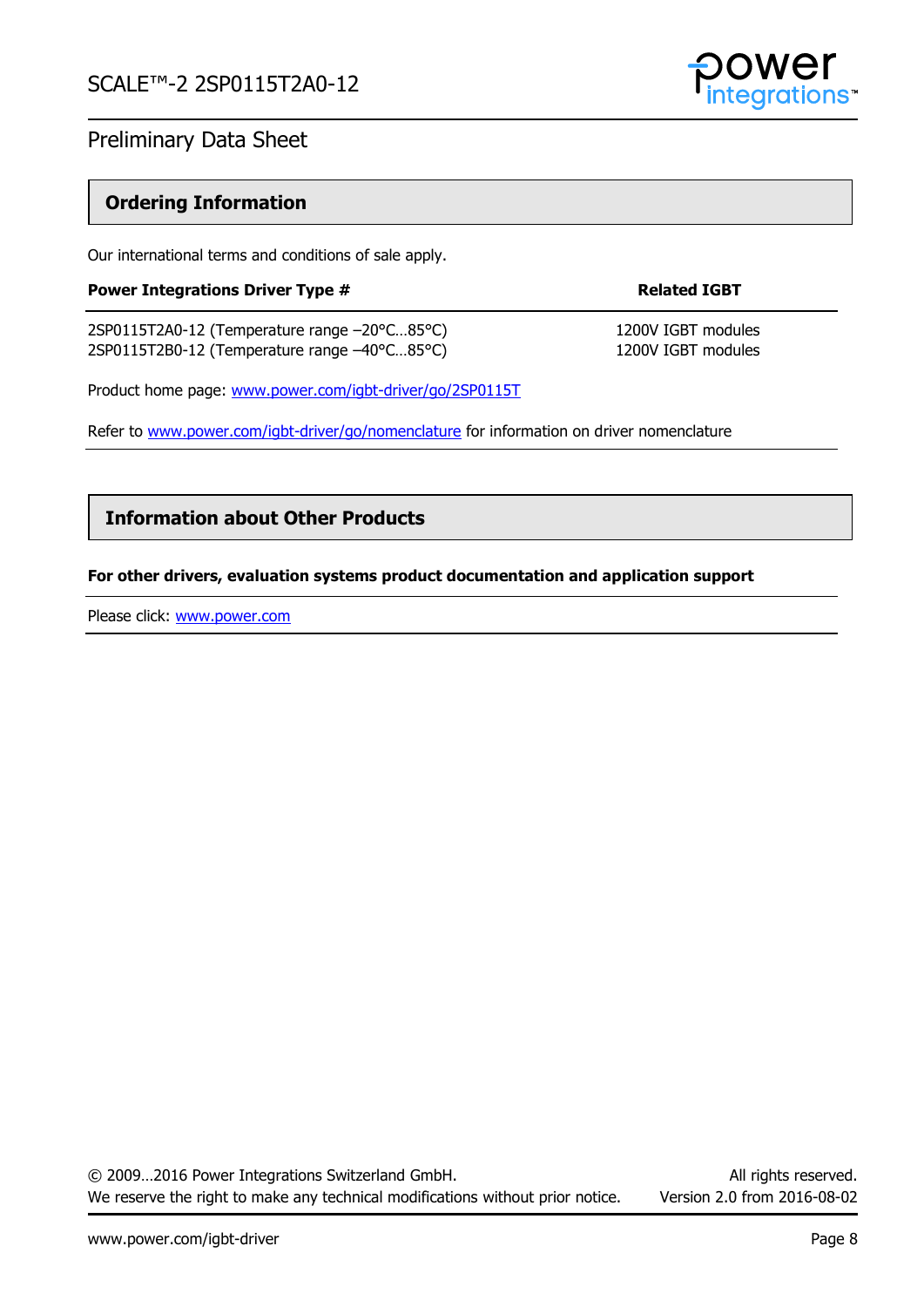

## **Power Integrations Sales Offices**

#### **WORLD HEADQUARTERS**

5245 Hellyer Avenue San Jose, CA 95138 USA Tel: +1-408-414-9200 Fax: +1-408-414-9765 Email: [usasales@power.com](mailto:usasales@power.com)

#### **AMERICAS WEST**

5245 Hellyer Avenue San Jose, CA 95138 USA Tel: +1-408-414-8778 Fax: +1-408-414-3760 Email: [usasales@power.com](mailto:usasales@power.com)

**GERMANY** (AC-DC/LED Sales) Lindwurmstrasse 114 80337 München, Germany Tel: +49-89-5527-39100 Fax: +49-89-1228-5374 Email: [eurosales@power.com](mailto:eurosales@power.com)

#### **INDIA** (Mumbai)

Unit: 106-107, Sagar Tech Plaza-B Sakinaka, Andheri Kurla Road Mumbai, Maharashtra 400072 India Tel 1: +91-22-4003-3700 Tel 2: +91-22-4003-3600 Email: [indiasales@power.com](mailto:indiasales@power.com)

#### **JAPAN**

Kosei Dai-3 Bldg. 2-12-11, Shin-Yokohama, Kohoku-ku Yokohama-shi, Kanagawa Japan 222-0033 Tel: +81-45-471-1021 Fax: +81-45-471-3717 Email: [japansales@power.com](mailto:japansales@power.com)

#### **TAIWAN**

5F, No. 318, Nei Hu Rd., Sec. 1 Nei Hu Dist. Taipei, 114 Taiwan Tel: +886-2-2659-4570 Fax: +886-2-2659-4550 Email: [taiwansales@power.com](mailto:taiwansales@power.com)

#### **AMERICAS EAST**

7360 McGinnis Ferry Road Suite 225 Suwannee, GA 30024 USA Tel: +1-678-957-0724 Fax: +1-678-957-0784 Email: [usasales@power.com](mailto:usasales@power.com)

**CHINA** (Shanghai) Room 2410, Charity Plaza No. 88 North Caoxi Road Shanghai, 200030 China Tel: +86-21-6354-6323 Fax: +86-21-6354-6325 Email: [chinasales@power.com](mailto:chinasales@power.com)

**GERMANY** (IGBT Driver Sales) HellwegForum 1 59469 Ense, Germany Tel: +49-2938-64-39990 Email: [igbt-driver.sales@power.com](mailto:igbt-driver.sales@power.com)

**INDIA** (New Dehli) #45, Top Floor Okhla Industrial Area, Phase - III New Dehli, 110020 India Tel 1: +91-11-4055-2351 Tel 2: +91-11-4055-2353 Email: [indiasales@power.com](mailto:indiasales@power.com)

#### **KOREA**

RM602, 6FL, 22 Teheran-ro 87-gil, Gangnam-gu Seoul, 06164 Korea Tel: +82-2-2016-6610 Fax: +82-2-2016-6630 Email: [koreasales@power.com](mailto:koreasales@power.com)

#### **UNITED KINGDOM**

Bulding 5, Suite 21 The Westbrook Centre Milton Road Cambridge, CB4 1YG United Kingdom Tel: +44-7823-557-484 Email: [eurosales@power.com](mailto:eurosales@power.com)

#### **AMERICAS CENTRAL**

333 Sheridan Road Winnetka, IL 60093 USA Tel: +1-847-721-6293 Email: [usasales@power.com](mailto:usasales@power.com)

**CHINA** (Shenzhen) 17/F, Hivac Building, No 2 Keji South 8th Road, Nanshan District Shenzhen, 518057 China Tel: +86-755-8672-8689 Fax: +86-755-8672-8690 Email: [chinasales@power.com](mailto:chinasales@power.com)

**INDIA** (Bangalore) #1, 14th Main Road Vasanthangar Bangalore, 560052 India Tel 1: +91-80-4113-8020 Tel 2: +91-80-4113-8028 Fax: +91-80-4113-8023 Email: [indiasales@power.com](mailto:indiasales@power.com)

#### **ITALY**

Via Milanese 20 20099 Sesto San Giovanni (MI), Italy Tel: +39-02-4550-8708 Email: [eurosales@power.com](mailto:eurosales@power.com)

#### **SINGAPORE**

51 Newton Road #19-01/05 Goldhill Plaza Singapore, 308900 Tel 1: +65-6358-2160 Tel 2: +65-6358-4480 Fax: +65-6358-2015 Email: [singaporesales@power.com](mailto:singaporesales@power.com)